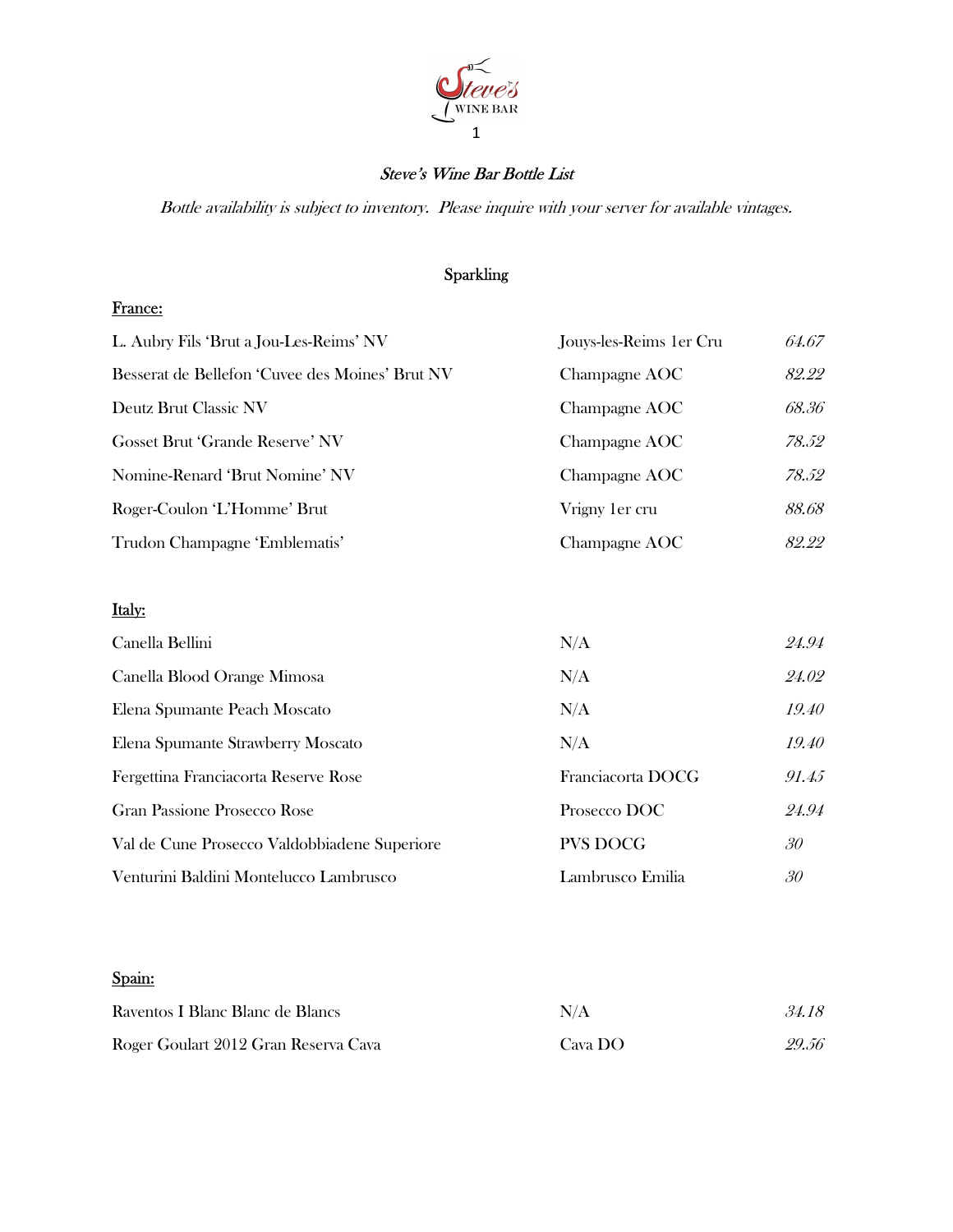

# Other:

| Canella Blood Orange Mimosa      | N/A                   | 24.02 |
|----------------------------------|-----------------------|-------|
| Miguel Torres Estelado Brut Rose | Chile                 | 36.95 |
| <b>Opolo Sparkling Wine NV</b>   | California            | 24.94 |
| Pedernales 'Kyla' Sparkling Rose | <b>Texas</b>          | 36    |
| Schramsberg Blanc de Blancs      | California            | 50    |
| William Chris Petillant Naturel  | Texas High Plains AVA | 41.57 |

# Rose

| Ana Beirut Rose                  | Bekka Valley, Lebanon | 29 |
|----------------------------------|-----------------------|----|
| Bodegas San Martin 'Flor de Unx' | Navarra DO            | 30 |
| <b>Cochon Volant Rose</b>        | Pays D'Oc IGP         | 27 |
| Croix D'Allons Rose              | <b>Bandol AOC</b>     | 45 |
| Lewis 'High Plains'              | Texas High Plains AVA | 27 |
| Pannonica Rose                   | Burgenland, AT        | 27 |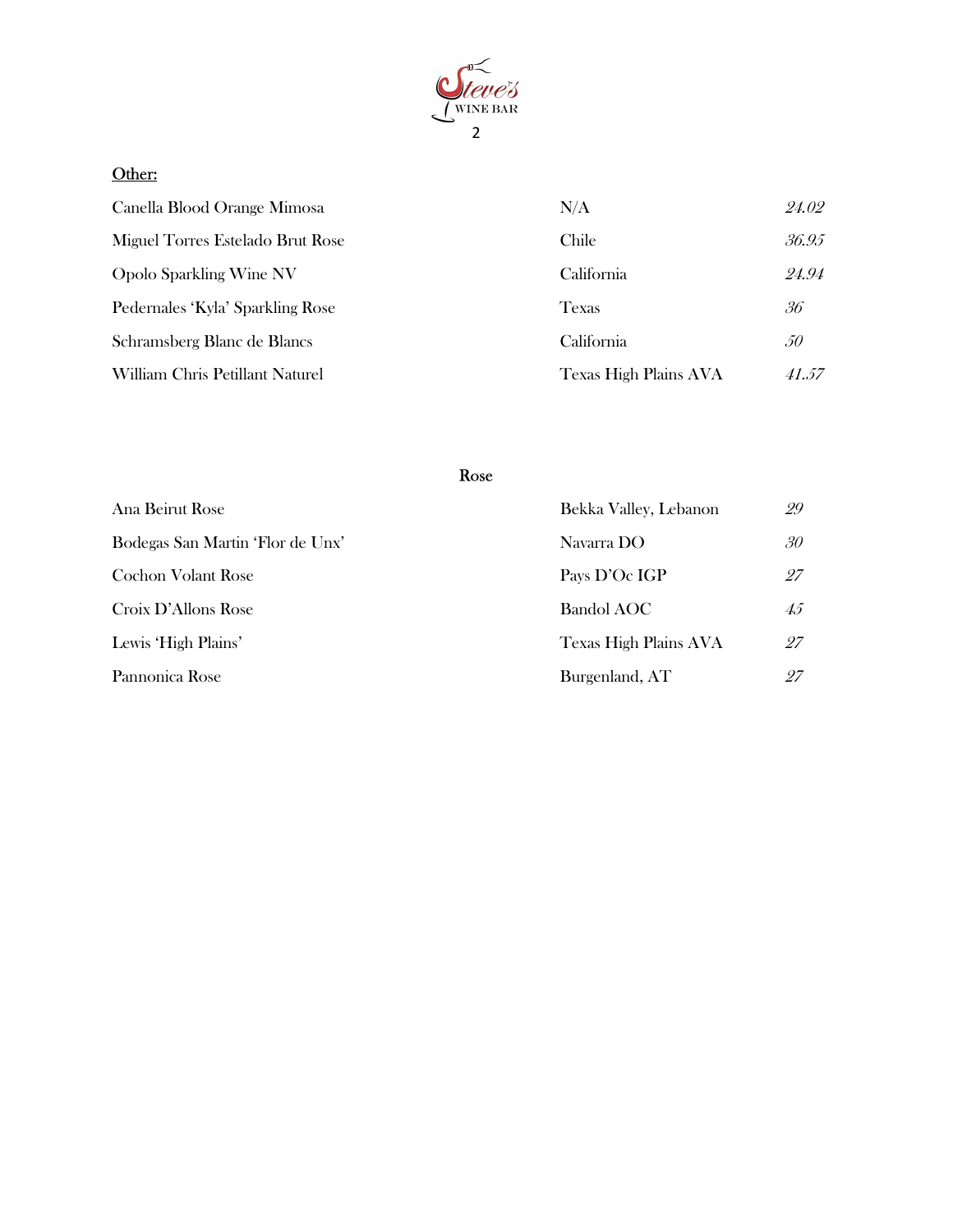

# White

# Old World

#### **France**

| Albert Boxler Edelzwicker                  | Alsace AOC            | 50           |
|--------------------------------------------|-----------------------|--------------|
| Chante Cigale Chateauneuf-du-Pape Blanc    | CDnP AOC,             | 75           |
| <b>Chavet Pouilly-Fume</b>                 | Pouilly-Fume AOC      | 41.57        |
| Domaine Gallety Blanc                      | Cotes du Vivarais AOC | 37           |
| Domaine des Deux Roches 'Tradition'        | St.-Veran AOC         | $45^{\circ}$ |
| Gustav Lorentz 'Reserve' Gewurztraminer    | Alsace AOC            | 41.57        |
| Lucien Albrecht 'Cuvee Romanus' Pinot Gris | Alsace AOC            | 36.95        |
| Famille Perrin Le Grand Prebois            | Vin de France         | 22.17        |
| Michel Armand Sancerre                     | Sancerre AOC          | 41.57        |
| Vignobles Vellas T'm the Boss' Chardonnay  | Languedoc AOC         | 37           |

# **Germany**

| Chateau Ste. Michelle 'Saint M' Riesling     | Mosel       | 26 |
|----------------------------------------------|-------------|----|
| J. Baumer Riesling                           | Rheingau    | 30 |
| Selbach 'Incline' Riesling                   | Mosel       | 32 |
| St. Christopher Gewurztraminer Qualitatswein | Rheinhessen | 97 |

# **Greece**

| Domaine Skouras 'Zoe'             | Peloponnese IGP  |  |
|-----------------------------------|------------------|--|
| Wine Art Estate 'Plano' Assyrtiko | <b>PGI</b> Drama |  |

# Italy

| Anselmet 'La Touche' Blanc        | Valle d'Aosta DOC  | 37 |
|-----------------------------------|--------------------|----|
| ColleMassari 'Melacce' Vermentino | Montecucco DOC     | 30 |
| Il Borro 'Lamelle' (Chardonnay)   | <b>IGT</b> Toscana | 42 |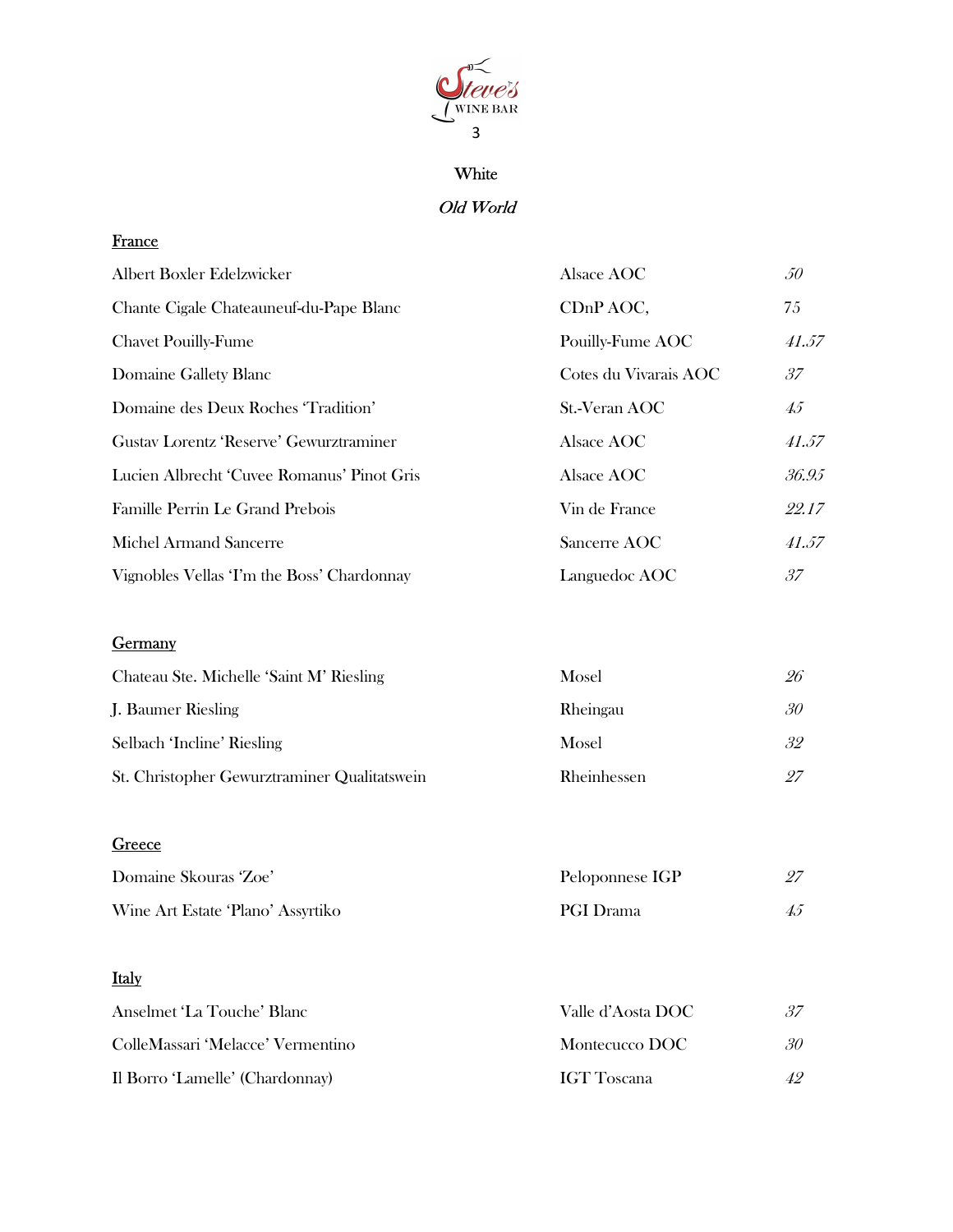

| Kellerei Bozen Cantina Bolzano Pinot Grigio | Alto-Adige                 | 97 |
|---------------------------------------------|----------------------------|----|
| La Fiera Moscato                            | <b>IGT</b> Terre Siciliene | 20 |
| LunaGaia 'Mandricardo' Catarratto           | <b>IGT</b> Terre Siciliene | 30 |
| Marcarini Roero Arneis                      | Roero DOCG                 | 41 |
| Terre Nere Etna Bianco                      | Etna Bianco DOC            | 40 |
| Visintini Friulano                          | Friuli Colli Orientali DOC | 97 |

# Spain

| El Tuerto Rioja Blanco         | Rioja DOCa          | 27 |
|--------------------------------|---------------------|----|
| Ganeta Txakoli                 | Getariako Txakolina | 45 |
| Karina Victoria 'Ka' Albarino  | Rias Baixas DO      | 30 |
| Latido de Sara Garnacha Blanca | Navarra DO          | 27 |

# New World

# **California**

| <b>Ammunition Sauvignon Blanc</b>                | Sonoma County AVA        | 27    |
|--------------------------------------------------|--------------------------|-------|
| Aviary Chardonnay                                | California               | 27    |
| Au Bon Climat 'Los Alamos' Chardonnay            | Los Alamos AVA           | 48    |
| Clendenen Family Vineyards Aligote               | Santa Barbara County AVA | 41.57 |
| <b>Handley Cellars Pinot Gris</b>                | Anderson Valley AVA      | 27.71 |
| J Wilkes Pinot Blanc                             | Santa Barbara County AVA | 24.02 |
| Pine Ridge Chenin Blanc-Viognier                 | California               | 24.94 |
| POP 300 White Blend (Chardonnay/Rhone Varieties) | Oakville AVA             | 50.81 |
| Sean Minor '4B' Sauvignon Blanc                  | California               | 24.94 |
| Shafer 'Red Shoulder Ranch' Chardonnay           | Los Carneros AVA         | 75.75 |

#### **Lebanon**

| Ana Beirut White Blend | <b>Bekka Valley</b> | 29 |
|------------------------|---------------------|----|
|                        |                     |    |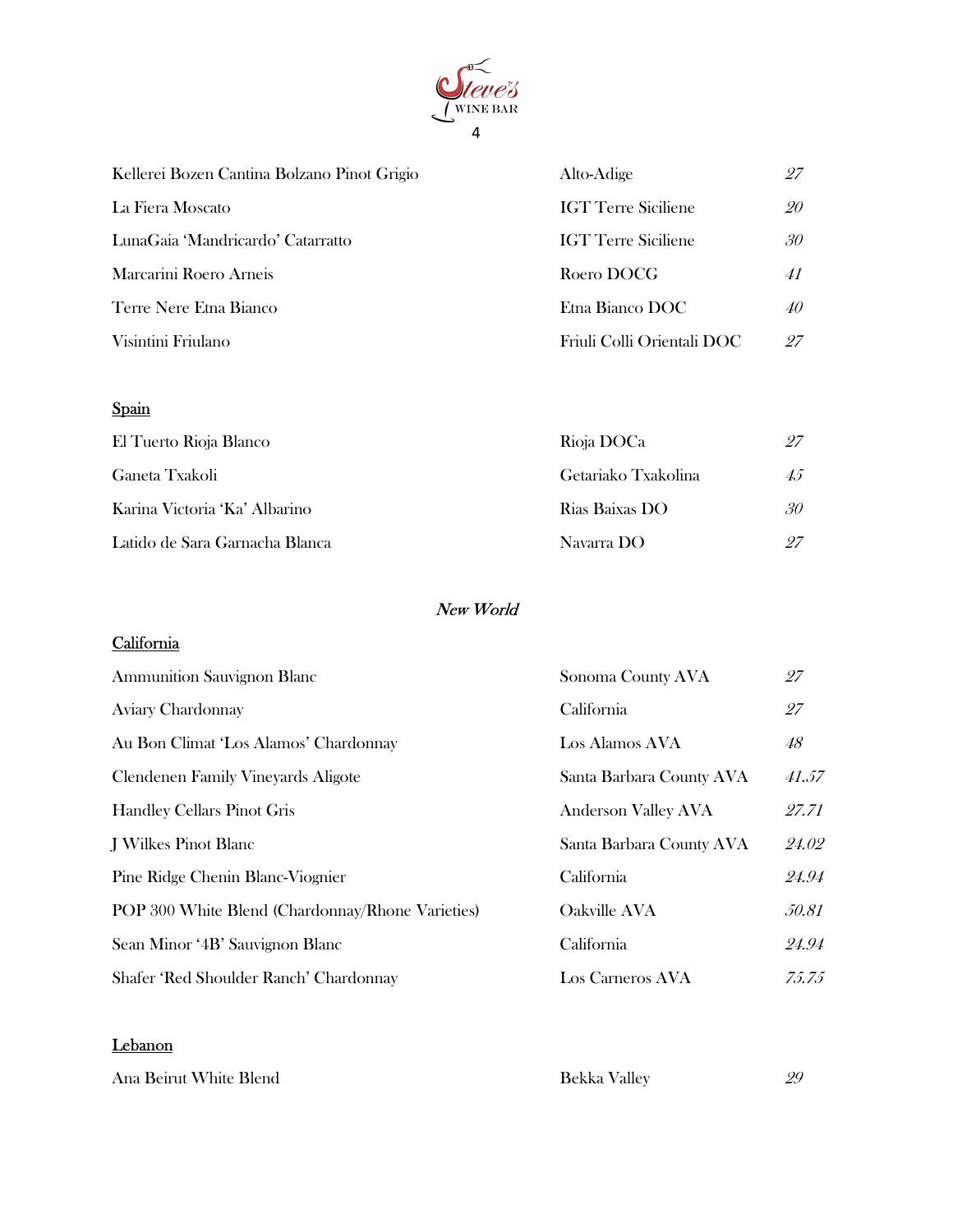

| Ana Beirut Assyrtico                       | Bekka Valley          | 32    |
|--------------------------------------------|-----------------------|-------|
| Oregon                                     |                       |       |
| Alexana Pinot Gris                         | Willamette Valley AVA | 39    |
| <b>Chemistry Chardonnay</b>                | Willamette Valley AVA | 27    |
| Montinore Estate 'Borealis'                | Willamette Valley AVA | 27    |
| Washington                                 |                       |       |
| Dark Harvest Chardonnay                    | Columbia Valley AVA   | 22    |
| Disruption Chardonnay                      | Columbia Valley AVA   | 27    |
| Milbrandt Family Chardonnay                | Columbia Valley AVA   | 27    |
| Nine Hats Pinot Gris                       | Columbia Valley AVA   | 27    |
| <b>Texas</b>                               |                       |       |
| McPherson Cellars Chenin Blanc             | Texas High Plains AVA | 30    |
| Pedernales Viognier                        | Texas High Plains AVA | 30    |
| New Zealand                                |                       |       |
| Mudhouse Sauvignon Blanc                   | Marlborough, NZ       | 27    |
| <b>Australia</b>                           |                       |       |
| Hewitson 'Lulu' Sauvignon Blanc            | <b>Adelaide Hills</b> | 24.94 |
| Nugan 'Third Generation' Estate Chardonnay | Riverina              | 24.94 |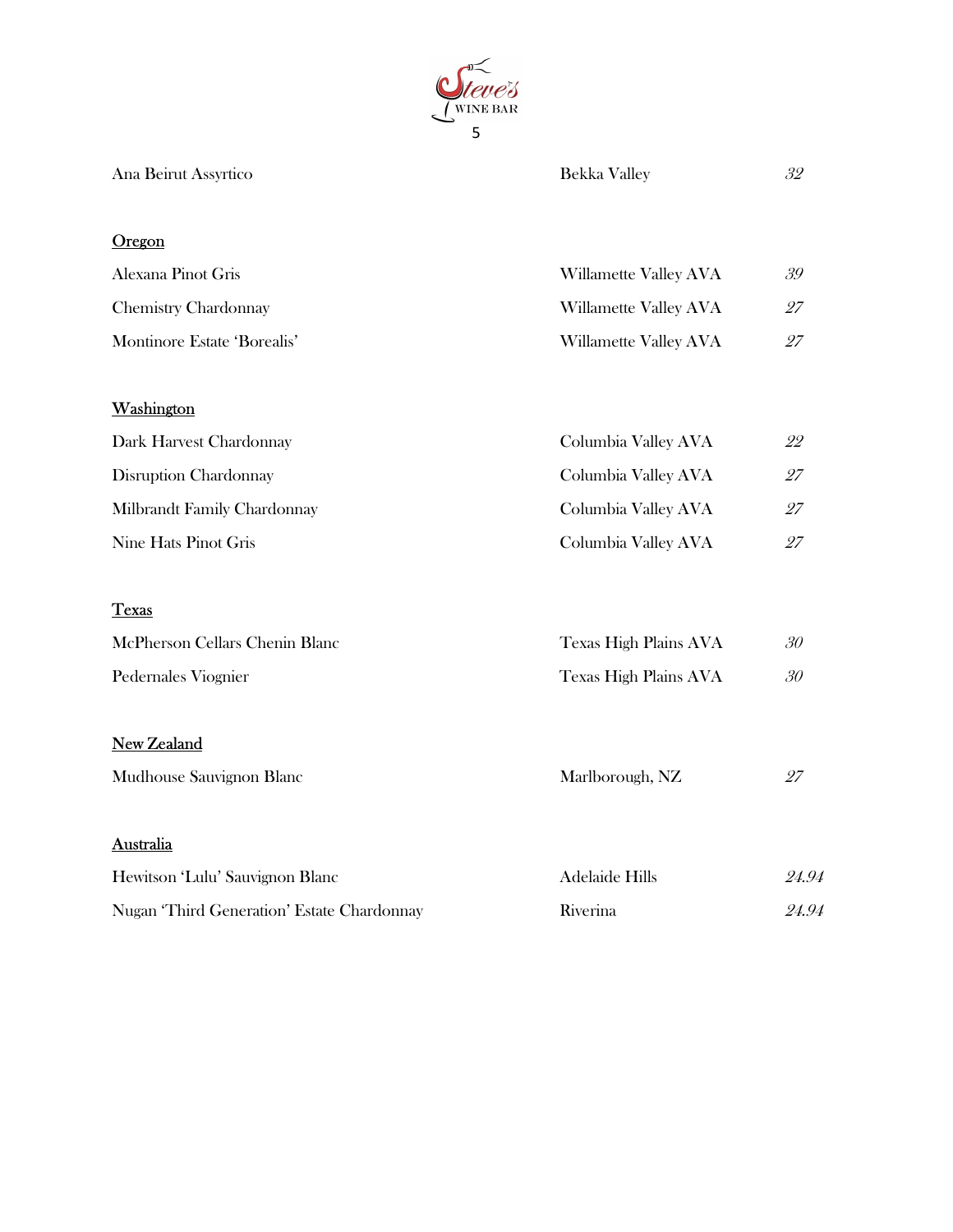

# Red

## Old World

| Austria                                          |                      |                 |
|--------------------------------------------------|----------------------|-----------------|
| Erich Sattler Zweigelt                           | Burgenland           | 24.94           |
|                                                  |                      |                 |
| France                                           |                      |                 |
| Aupilhac 'Lou Maset' Rouge                       | Languedoc AOC        | 37              |
| Chante Cigale 'Cicada'                           | Vin de France        | 30              |
| Chateau de Grangeneuve Bordeaux Rouge            | Sainte Foy CDB AOC   | 38              |
| Chateau la Rame Bordeaux Rouge                   | Entre-Deux-Mers AOC  | 45              |
| Chateau Moulin Canon-Fronsac                     | Canon-Fronsac AOC    | 55              |
| Chateau Nozieres 'Tradition'                     | Cahors AOC           | 27              |
| Domaine Brunier 'Megaphone'                      | <b>Ventoux AOC</b>   | 49              |
| Domaine Chofflet Givry Rouge Heritage            | Givry AOC            | 40              |
| Domaine la Manarine 'Le Carignan'                | <b>IGP</b> Vaulcuse  | 30 <sub>o</sub> |
| Domaine Roches Bleues 'Les Trois Loups' Brouilly | <b>Brouilly AOC</b>  | 55              |
| J.P Brun 'Le Ronsay' Beaujolais                  | Beaujolais AOC       | 30              |
| Maison les Alexandrins Crozes-Hermitage          | Crozes-Hermitage AOC | 45              |
| Pelaquie Cotes du Rhone                          | Cotes du Rhone AOC   | 27              |

# Italy

| Ascheri Barbera 'Fontanelle'                 | Langhe DOC                      | 45 |
|----------------------------------------------|---------------------------------|----|
| Castello Banfi Brunello di Montalcino        | Brunello di Montalcino DOCG 110 |    |
| Fernando Principiano Barolo Serralung D'Alba | B S D'A. DOCG                   | 88 |
| Fuso Filippo Cassano CALX (Primitivo)        | Puglai IGT                      | 30 |
| G.D Vajra Dolcetto d'Alba                    | Dolcetto d'Alba DOC             | 45 |
| Il Palazzatto 'Sori Cristina' Dolcetto       | Dolcetto Diano d'Alba           | 37 |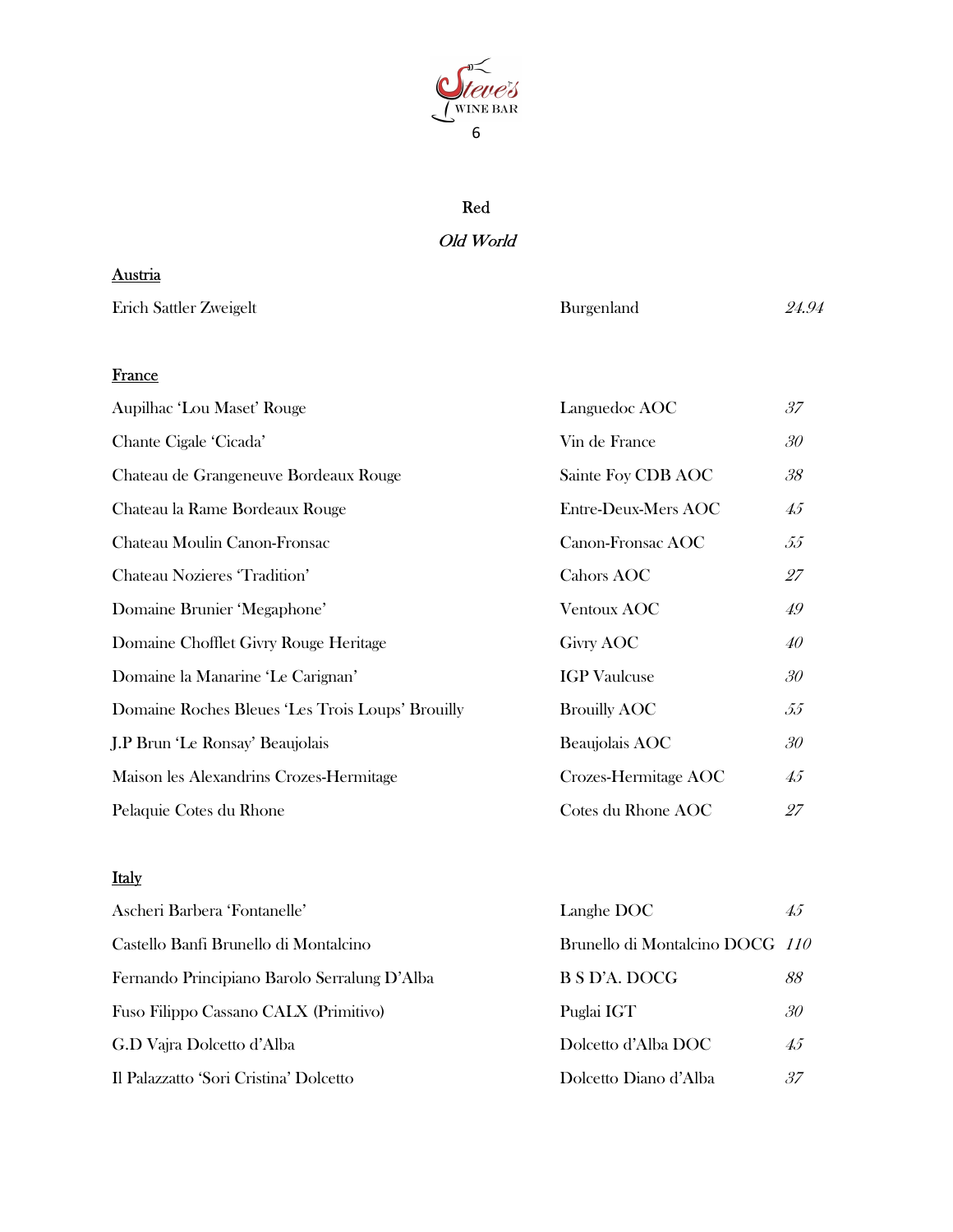

| Il Borro Pian di Nova                           | <b>IGT</b> Toscana          | 39           |
|-------------------------------------------------|-----------------------------|--------------|
| Il Borro Polissena Sangiovese                   | Val di Sopra DOC            | 75           |
| Il Borro Toscana                                | <b>IGT</b> Toscana          | 122          |
| La Basia 'Le Morene' Rosso                      | <b>IGT Benaco Bresciano</b> | 38           |
| La Spinetta Ca di Pian Barbera d'Asti Superiore | Barbera d'Asti DOCG         | $45^{\circ}$ |
| Luca Bosio Dolcetto d'Alba                      | Dolcetta d'Alba DOC         | -27          |
| Podere Grattomacco Bolgheri Rosso               | Bolgheri DOC                | 45           |
| Scarpetta Barbera del Monferrato                | Barbera del Monferrato DOC  | -28          |
| Ventisei Rosso                                  | <b>IGT</b> Toscana          | 45           |

# Spain

| LAN 2017 Rioja Crianzo              | Rioja DOCa        | 27           |
|-------------------------------------|-------------------|--------------|
| Los Aljibes                         | Castilla y Leon   | $45^{\circ}$ |
| Jorge Ordonez Seleccion 'Protocolo' | Castilla y Mancha | 22           |
| Nucerro Rioja Reserva               | Rioja DOCa        | 37           |
| Pizarras de Oterro Mencia           | Bierzo DO         | 27           |
| Venus la Universal 'Dido'           | Montsant DO       | 37           |

# New World

# **Argentina**

| Colonia las Liebres Cabernet Franc       | <b>Mendoza</b> | 30 |
|------------------------------------------|----------------|----|
| Loca Linda Malbec                        | <b>Mendoza</b> |    |
| Mosquita Muerta 'Perro Callejero' Malbec | <b>Mendoza</b> | 32 |

# **Australia**

| Hewitson 'Ned & Henry' Shiraz | Barossa Valley  | 45 |
|-------------------------------|-----------------|----|
| Powell & Son 'Riverside' GMS  | South Australia | 35 |
| Stella Bella Shiraz           | Margaret River  | 37 |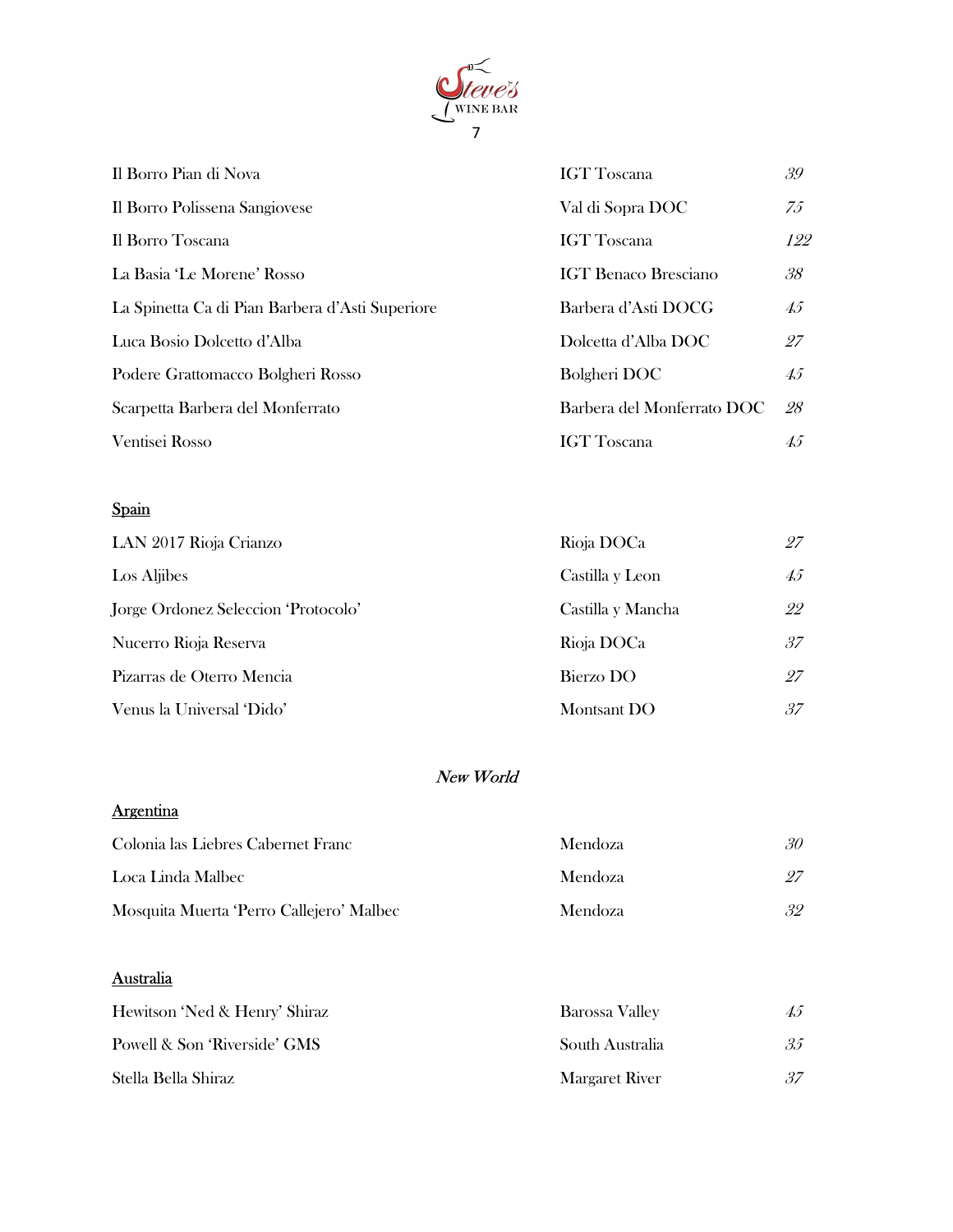

| Tellurian 'GSM'                            | Heathcote         | 45 |
|--------------------------------------------|-------------------|----|
| Unico Zelo 'Fresh AF' Nero D'Avola/Zibbibo | <b>Riverlands</b> |    |

# **California**

### Pinot Noir

| Dearden Wines 'Sleeping Giant' Pinot Noir | Los Carneros AVA                | 75    |
|-------------------------------------------|---------------------------------|-------|
| Golden Pinot Noir                         | Monterey County AVA             | 28    |
| Thomas George RRV Pinot Noir              | <b>Russian River Valley AVA</b> | 78.52 |

# Cali 'Bordeaux'

| Cycles Gladiator Cabernet Sauvignon                   | <b>Central Coast AVA</b>            | 22.17 |
|-------------------------------------------------------|-------------------------------------|-------|
| Dearden Wines 'Trainwreck' Cabernet Sauvignon         | North Coast AVA                     | 41.57 |
| Galerie 'Plenair' Cabernet Sauvignon                  | Napa Valley AVA                     | 60.05 |
| Lang & Reed Cabernet Franc                            | California                          | 47.35 |
| Opolo 'Summit Creek' Cabernet Sauvignon               | Paso Robles AVA                     | 36    |
| Peju Cabernet Sauvignon                               | Napa Valley AVA                     | 65.00 |
| Peju Merlot                                           | Napa Valley AVA                     | 55.00 |
| Salvestrin 2018 Dr. Crane Vineyard Cabernet Sauvignon | Dr. Crane Vineyard (St. Helena) 169 |       |
| Somerston 2014 'IV' Merlot                            | Napa Valley AVA                     | 132   |

# Red Blends

| <b>AXR</b> Proprietary Red              | Napa Valley AVA      | 75              |
|-----------------------------------------|----------------------|-----------------|
| <b>B.Wise Wisdom Proprietary Red</b>    | Moon Mountain AVA    |                 |
| Beckman Vineyards 'Cuvee le Bec'        | Santa Ynez AVA       | 45              |
| Domaine de la Terre Rouge 'Tete-A-Tete' | Sierra Foothills AVA | 45 <sup>°</sup> |
| Klinker Brick '1850'                    | Lodi AVA             | 50              |
| Lapis Luna Red Blend                    | North Coast AVA      | 30              |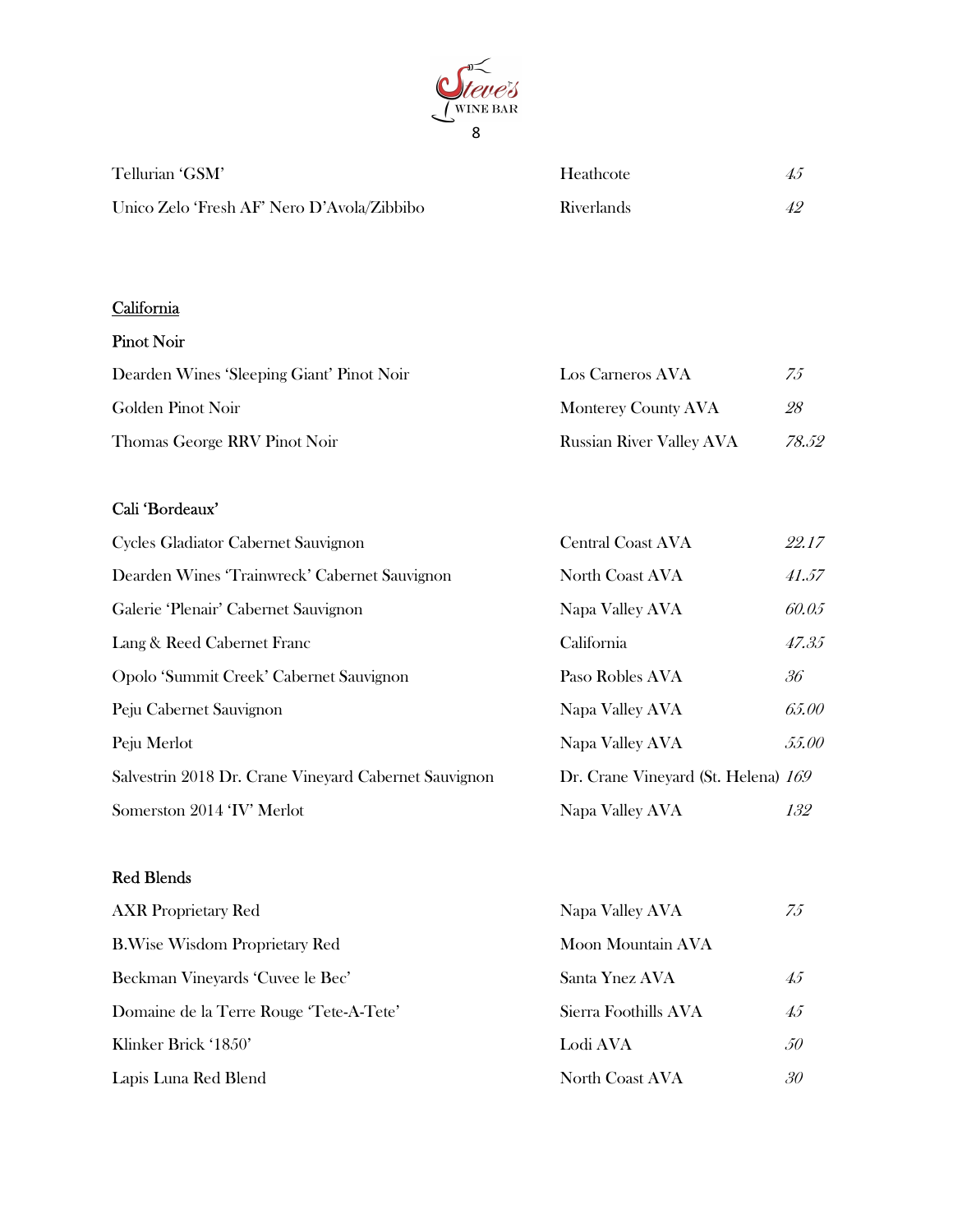

| Opolo 'Grand Rouge'              | Paso Robles AVA | 35 |
|----------------------------------|-----------------|----|
| Peirano Estate 'Sea Enchantress' | Lodi AVA        |    |

## Zinfandel

| Carol Shelton 'Wild Thing' Zinfandel | Mendocino County AVA | 35              |
|--------------------------------------|----------------------|-----------------|
| Four Virtues BBA Zinfandel           | Lodi AVA             | 40              |
| Klinker Brick 'Old Ghost' Zinfandel  | Lodi AVA             | 55              |
| Jigar Zinfandel                      | Dry Creek Valley AVA | 47              |
| Oakville Winery Zinfandel            | Oakville AVA         | $45^{\circ}$    |
| Opolo 'Summit Creek' Zinfandel       | Paso Robles AVA      | 35 <sup>°</sup> |

# **Oregon**

| <b>EIEIO</b> Swine Wine PN  | Willamette Valley AVA |  |
|-----------------------------|-----------------------|--|
| <b>Chemistry Pinot Noir</b> | Willamette Valley AVA |  |

# **Texas**

| Lost High Plains 'Texoir' Mourvèdre   | Texas High Plains AVA        | 41.57 |
|---------------------------------------|------------------------------|-------|
| Marker Cellars 'Texas Blend'          | Texas High Plains AVA        | 41.57 |
| Pedernales 1853 Cuvee                 | Texas High Plains AVA        | 36    |
| Pedernales 'Melange'                  | Texas High Plains AVA        | 36    |
| Pedernales Tempranillo                | <b>Texas High Plains AVA</b> | 36    |
| Reddy 'The Circle' Field Blend (2015) | Texas High Plains AVA        | 62.82 |
| Reddy 'The Circle' Field Blend (2017) | <b>Texas High Plains AVA</b> | 42.49 |
| <b>Reddy Grand Vitis</b>              | <b>Texas High Plains AVA</b> | 41.57 |
| William Chris Mourvèdre               | <b>Texas High Plains AVA</b> | 39.72 |

## South Africa